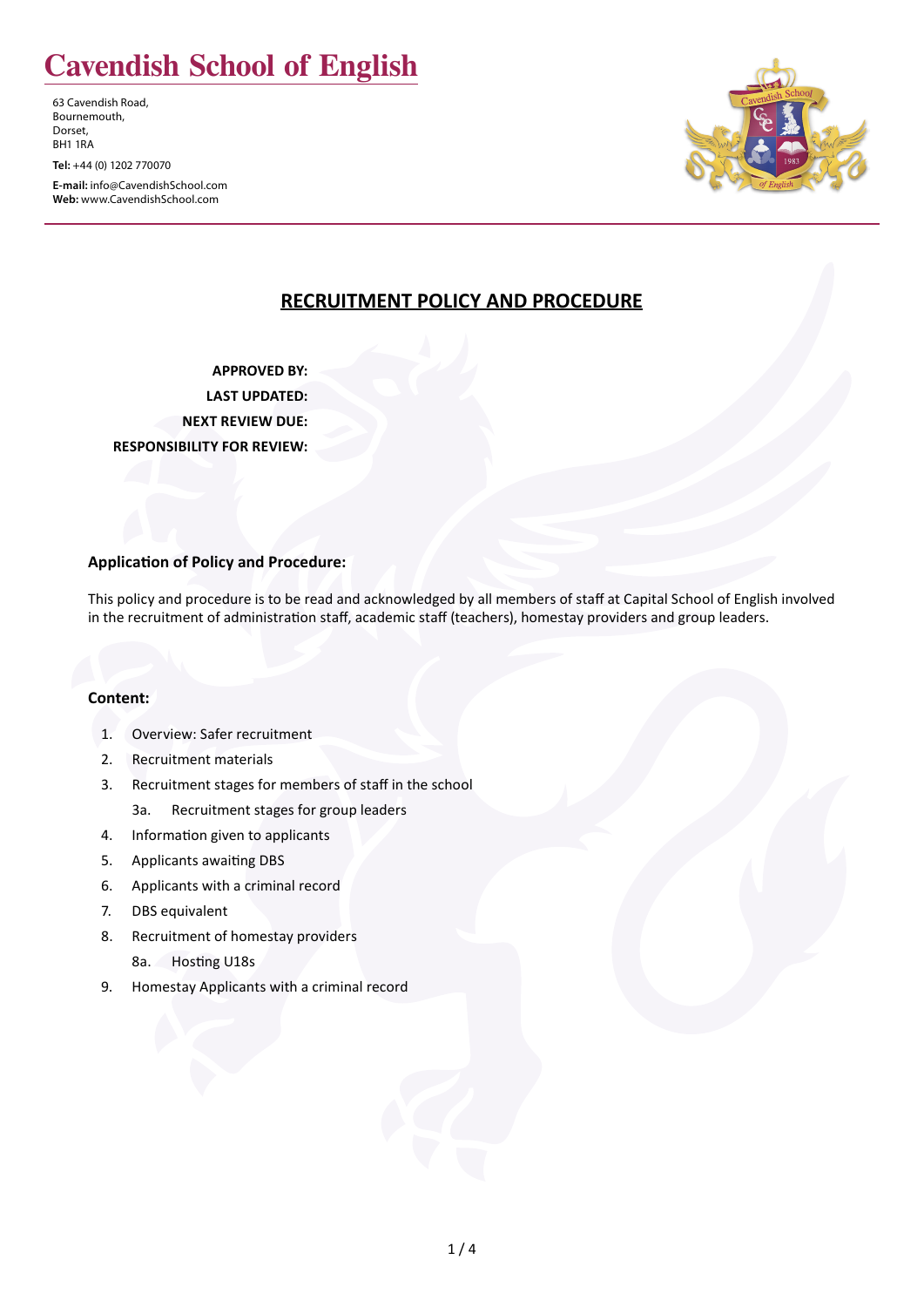## **1. OVERVIEW: SAFER RECRUITMENT**

Cavendish School of English (CSE) believes that all students have a right to live life, study english, develop and achieve in a safe and supportive environment, as such CSE is committed to safer recruitment.

Cavendish School of English recruits a variety of staff. To work within the school we recruit members of staff for the Administration or Academic departments. We also recruit homestay providers who host students in their home, and, at times, Group Leaders. This policy and procedure applies to the recruitment of members of staff for all the previously mentioned. It also sets out obligations regarding disclosing information and the implications of an unsatisfactory disclosure being received.

Safer recruitment measures in place at CSE:

- Members of staff involved in recruitment will read this policy before being involved in recruitment.
- Members of staff responsible for recruitment will have completed all relevant Safer Recruitment training
- Where a Disclosure is deemed both proportionate and relevant to the position concerned, all application forms, job advertisements and recruitment briefs will contain a statement that a Disclosure will be conducted in the event of the candidate being offered the position.
- CSE uses a Disclosure service to assess the suitability of individuals for employment in positions of trust.

#### **CSE and the Local Safeguarding Children Board (LSCB)**

CSE communicates with the LSCB through email, local RALSA Safeguarding meetings and private meetings to discuss our safeguarding arrangements. The LSCB are legally able to set requirements for safeguarding within their local area.

## **2. RECRUITMENT MATERIALS**

Where a Disclosure is deemed both proportionate and relevant to the position concerned, all application forms, job advertisements and recruitment briefs will contain a statement that a Disclosure will be conducted in the event of the candidate being offered the position. All recruitment materials (Job Description, Person Specification, and Application Form) will also refer to CSE's commitment to safeguarding and the *Duty of Care* for all learners under the age of 18 (U18s) and any vulnerable adults attending the school.

## **3. RECRUITMENT STAGES FOR MEMBERS OF STAFF IN THE SCHOOL**

| <b>STAGE</b>   | <b>Recruitment and Selection Process</b>                                                                                                                                                     |  |
|----------------|----------------------------------------------------------------------------------------------------------------------------------------------------------------------------------------------|--|
|                | Post identified                                                                                                                                                                              |  |
| ﯩ              |                                                                                                                                                                                              |  |
| $\overline{2}$ | Terms & Conditions (pay and benefits) of post approved by Finance Director                                                                                                                   |  |
| J              |                                                                                                                                                                                              |  |
| 3              | Job Description and Person Specification reviewed by management                                                                                                                              |  |
|                |                                                                                                                                                                                              |  |
| 4              | Documents for applicants to complete short-listing process prepared by RM.                                                                                                                   |  |
|                |                                                                                                                                                                                              |  |
| 5              | Post advertised on CSE's website and/or other leading recruitment sites                                                                                                                      |  |
| ⅎ              |                                                                                                                                                                                              |  |
| 6              | Sift of Application Forms by RM to objectively scrutinise them against the essential and<br>desirable criteria on the person specification                                                   |  |
|                |                                                                                                                                                                                              |  |
| 7              | RM and applicant's line manager short-list applicants for interview                                                                                                                          |  |
|                |                                                                                                                                                                                              |  |
| 8              | Short-listed applicants informed by RM that they have been selected for interview and informed<br>of the proceeding recruitment process, including Pre-Interview Task (Teaching posts only). |  |
|                |                                                                                                                                                                                              |  |
| 9              | (Teaching posts only) Applicants submit Pre-Interview Task.                                                                                                                                  |  |
|                |                                                                                                                                                                                              |  |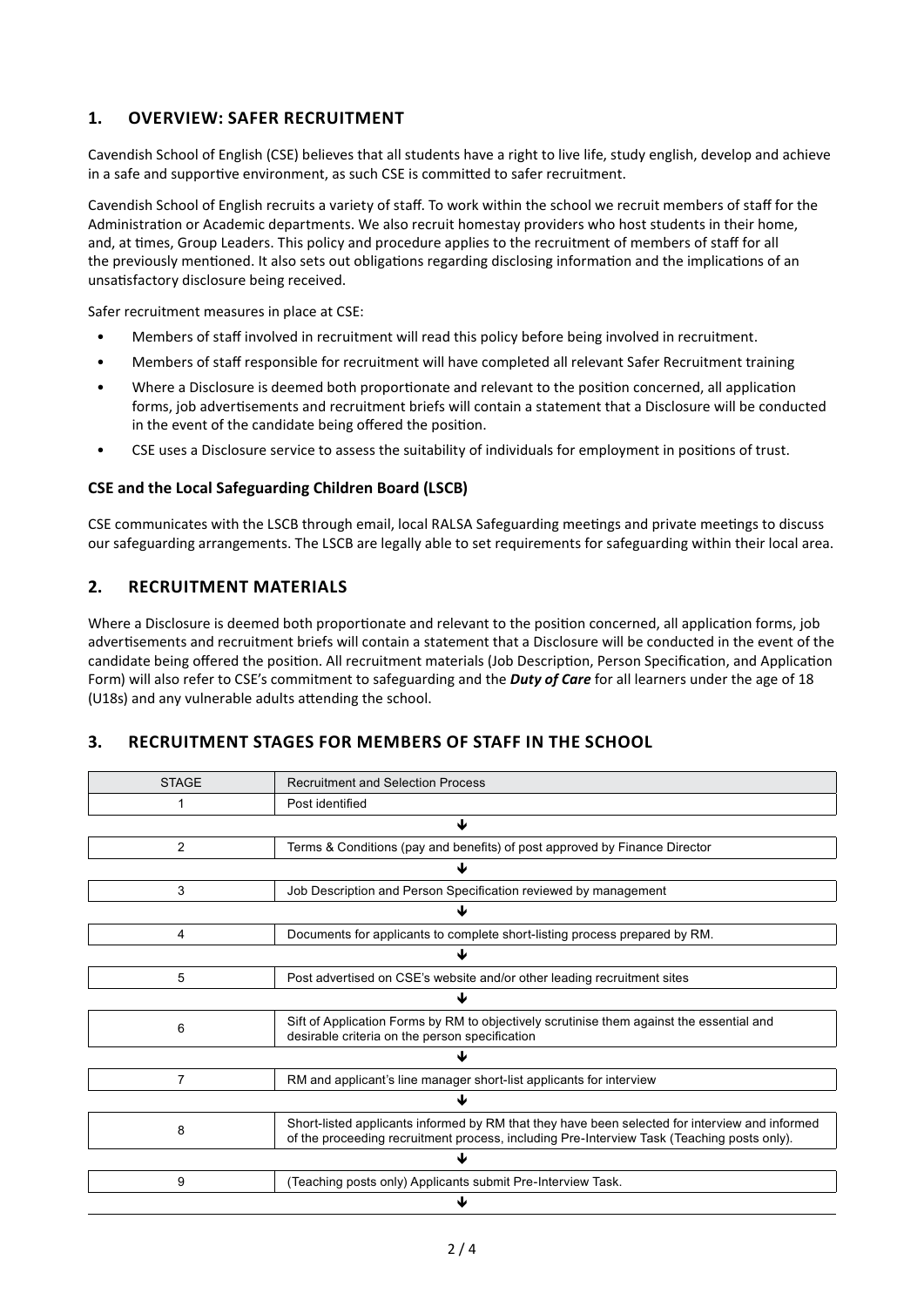| 10                                  | Referees return completed Reference Request Form. If not received, referees chased.                                                  |  |
|-------------------------------------|--------------------------------------------------------------------------------------------------------------------------------------|--|
| J                                   |                                                                                                                                      |  |
| 11<br>(Day before interview)        | RM & applicant's line manager prepare for the interview                                                                              |  |
| J                                   |                                                                                                                                      |  |
| 12                                  | RM & applicant's line manager conduct interview<br>Interview includes safeguarding specific questions:                               |  |
|                                     | What do you think makes a good, safe and caring school?                                                                              |  |
|                                     | What do you understand is your role with regard to safeguarding?                                                                     |  |
|                                     | Could you briefly explain your [length of gap in employment or education, i.e. 6 month] break<br>in [year]/between [dates].          |  |
| ↓                                   |                                                                                                                                      |  |
| 13<br>(Immediately after interview) | RM & applicant's line manager to separately write-up interview notes completing the evidence                                         |  |
| ↓                                   |                                                                                                                                      |  |
| 14<br>(After all interviews)        | RM & applicant's line manager compare interview notes for applicants and decide to whom to<br>offer the post(s).                     |  |
| ↓                                   |                                                                                                                                      |  |
| 15<br>(within 14 days of interview) | Successful applicant(s) sent an offer letter                                                                                         |  |
| ↓                                   |                                                                                                                                      |  |
| 16<br>(within 14 days of interview) | RM sends letters to unsuccessful applicants informing them of the outcome.                                                           |  |
| ↓                                   |                                                                                                                                      |  |
| 17                                  | Successful applicants on accepting the post are sent CSE documentation to read, sign, return<br>to be placed in their personal file. |  |

# **3A. RECRUITMENT STAGES FOR GROUP LEADERS**

CSE does not recruit its own group leaders. All groups are assigned group leaders either by the Office Director. Group Leaders are normally the students' teachers in their own country or members of staff employed by Panke Sprachreisen who registered the group.

As such CSE does not follow the above recruitment process, CSE requests that all Group Leaders submit a 'Police Report' from their country (see Section 7 of this policy).

## **4. INFORMATION GIVEN TO APPLICANTS**

Applicants are informed in the offer letter that the post is dependent on successful recruitment checks including DBS. All successful applicants undergo an Enhanced DBS with barring checks before or shortly after they are in the post of employment.

## **5. APPLICANTS AWAITING DBS**

In some cases a member of staff may still be awaiting their DBS check on their start date. In this situation, they will be informed of the additional procedures at induction.

## **6. APPLICANTS WITH A CRIMINAL RECORD**

In the event of an unsatisfactory Disclosure, CSE will arrange to meet with the applicant/employee to discuss this issue and reserves the right to withdraw any employment offer or terminate employment.